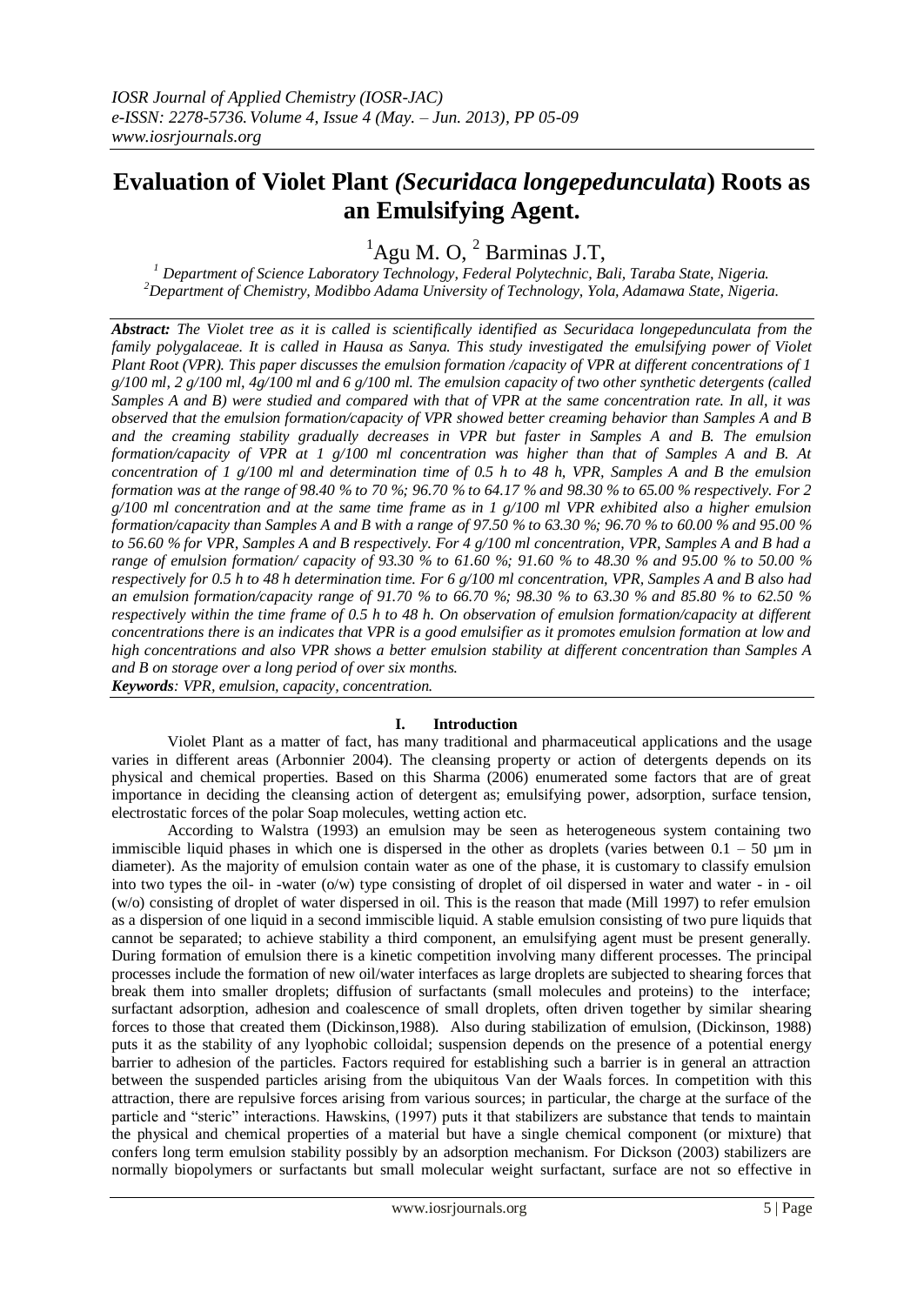conferring long term stability. Darling and Birketti (1987) points out the difference between the concept of an "emulsion stabilizer" and that of an "emulsifier" as emulsifier promotes the formation of an emulsion while an emulsion stabilizer maintains the stability of the emulsion over a long period. Surface active substances (surfactants) can increase the kinetic stability of emulsions so that the emulsion does not change significantly over time. Emulsion stability is also referred to as the ability of an emulsion to resist change in its properties over time. Garrett (1997) writes that it must not be forgotten that water- soluble polymeric substances such as the gums, mucilage, saponins and proteins may also be excellent emulsifying agents. Introduction of an emulsifying agent lowers the interfacial tension of the two phases. Sharma et. al, (1999) puts it that emulsifying agent reduces the interfacial tension and the most commonly used emulsifying agent is Soap.

 Violet Plant is scientifically identified as *Securidaca longependunculata* from the family polygalaceae. It is a common small tree or shrub in Sudanese and Guinean savannah country. In moist areas it is found on ironstone and rocks while in dryer areas it is found on riverbanks (Arbonnier, 2004). It is readily recognized by its brilliant purple (occasionally white) flowers and by the dry wrinkled fruits ending in a broad flat wing about 5 cm long. (Keay, 1989). The tree produces seeds that are irregularly wrinkled, more or less flat. It flowers between February to May which are distinctly ornamental. It is popularly known and called in Hausa as Sanya or Uwar magunguna (literally called in English Mother of Medicine). It is a shrub mostly found in both North and Southern Nigeria. The Yoruba call it Epeta while it is called Alali in Fulfulde. Other parts of West African countries like Ashanti in Ghana call it Ofodo, Gambians call it Juto while Sierra Leonians call it Yodo or Jodo (Dalziel 1937). Apart from the traditional uses of *S. longepedunculata* roots as; purgative, violent sneezing if powdered, bleaching cloth etc. it can also be used in the treatment of ailments like cough, urethral discharge, catarrh, fever, analgesic, for especially headache, itching, treatment of constipation and stomach ache in women before child birth, tooth decay, internally injected for Syphilis infection (dangerous if taken in large quantity), rheumatic pain reliever and stiffness, etc. (Delziel 1937)

### **Materials**

## **II. Materials and Methods.**

 The Roots of Violet Plant *(Securidaca longependunculata*) were obtained from Girei in Girei Local Government Area of Adamawa State. The Roots were washed to remove sand and dirt. The smooth thick bark of the Root was peeled, cut into small pieces and kept in the laboratory at room temperature  $(30^{\circ}C)$  for one week to dry. Later, the roots were pulverized to a reasonable size with pestle and mortar (metallic type) and sieved from where surfactant solution was prepared. The synthetic/commercial detergent (i.e. Sample A and B) was purchased from the market in Jimeta Adamawa State.

### **Chemicals and Materials**

 Paraffin Oil, Distilled De-ionized water, Samples (Violet Plant Root (VPR), Sample A and B), 60 ml Glass Syringe, 250 ml Beaker, 100 ml Measuring Cylinder, Analytical Digital Balance (GR-200-EC), Endecotts Sieve with Mechanized Shaker, Stop Watch, and Meter rule.

## **III. Method**

### **Emulsion formation/capacity**

 Emulsion was prepared by mixing 30 ml paraffin oil and 30 ml sample solution in a 250 ml Beaker. The mixture was homogenized using an improvised method of 60 ml glass syringe. This improvised homogenization process involved repeated cycles of sucking and rapid expulsion of emulsion from the syringe. This was done to ensure proper droplet break–up until a creamy homogenous emulsion was obtained.

 Emulsion capacity was expressed as the amount of oil emulsified and held per gram of Sample (Padmashree et. al, 1987). The Emulsion Capacity was calculated using the established mathematical formula stated below.

## **Emulsion Capacity =X/Y x 100 %**

Where  $X =$  Height of emulsified layer

 $Y =$  Height of whole solution.

The different concentrations of surfactant solutions of VPR, Sample A and B was made for example: 1 g/100 ml, 2 g/ 100 ml, 4 g/100 ml, and 6 g/100 ml so that their emulsifying activities could be studied over an interval of time, say ; 0.5, 1, 2, 3, 4, 5, 6, 24, and 48 hours.

### **IV. Results And Discussion**

 Stable emulsion was formed with a surfactant solution to oil in a ratio of 1:1 (volume: volume) using an improvised method of a 60 ml glass syringe. At different concentrations of the Violet Plant Root (VPR) a creamy substance of oil – in – water emulsion was observed. All the surfactant solutions exhibited high emulsifying activities or capacity (EC) at different concentrations. Shown below in figure 1a is a graph of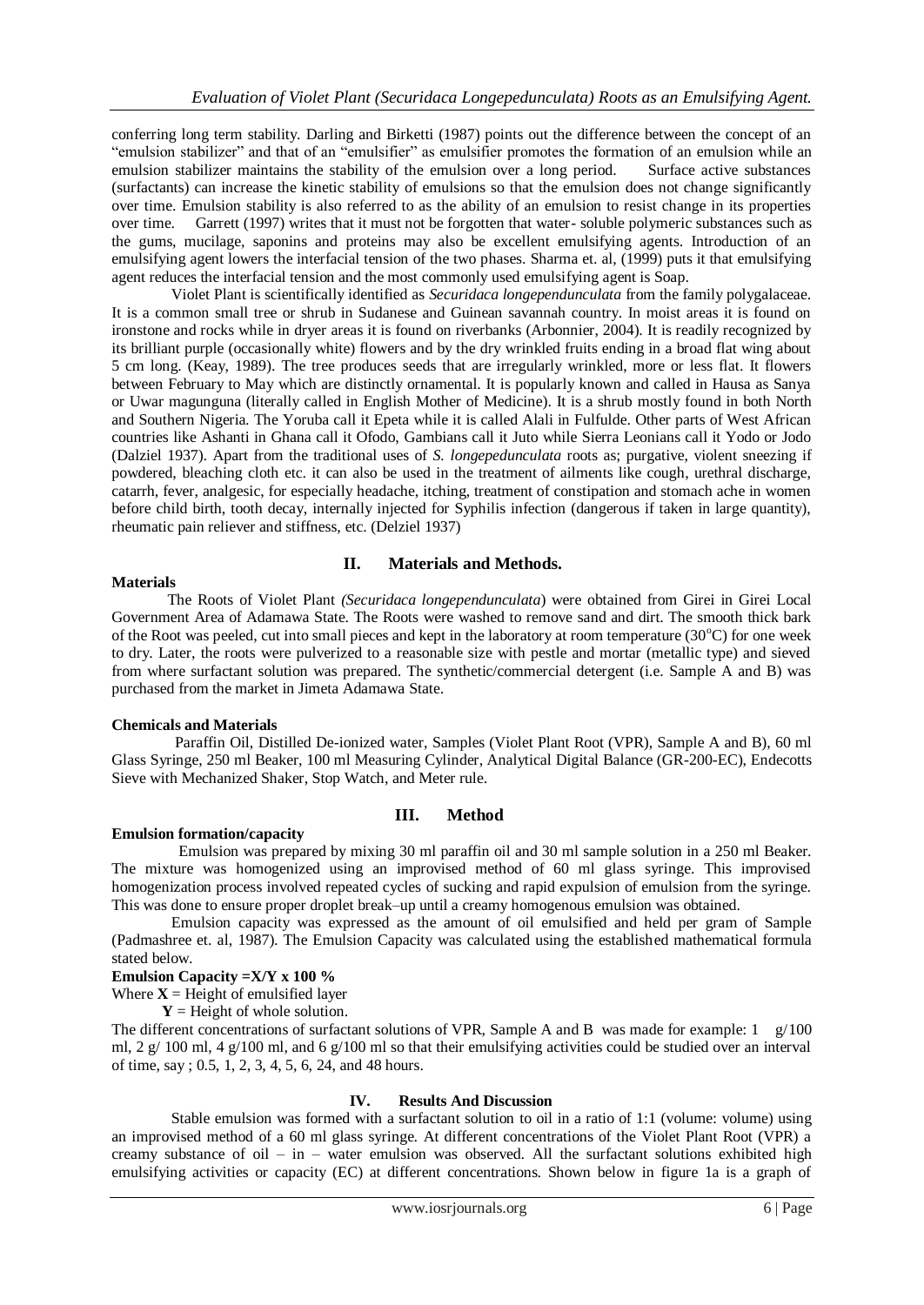emulsion capacity for 1 g/100 ml concentration of the surfactant solution (VPR, Sample A and B) at different time intervals.



Figure.1a: Plot of emulsion capacity (%) versus Time (h) for 1 g of Surfactant solutions.

The emulsion capacity of VPR at 1  $g/100$  ml concentration from the graph was higher than that of Sample A and B from 0.5 h to 48 h determination time. VPR was in the range of 98.40 % to 70.00 % emulsion capacity while Samples A and B were at 96.70 % to 64.17 % and 98.30 % to 65.00 % respectively. In fact, the VPR at different concentrations showed better creaming behavior than Samples A and B. However, on storage it was observed that the creaming stability gradually decreases with VPR but faster in commercial surfactants (samples A and B). This may be as a result of droplet size distribution which depends on droplet break – up and not droplet formation (Dickinson, 1988).From literature, Garrett (1997) wrote that water soluble polymeric substances such as the gums, mucilage, saponins, and proteins may also be excellent emulsifying agents. This aspect of the literature provides the proof that VPR is an excellent emulsifying agent as it contains saponins.



Figure. 1b: Plot of Emulsion Capacity (%) versus Time (h) for  $2 \pi$  Surfactant Solutions.<br>Figure.1b: Plot of Emulsion Capacity (%) versus Time (h) for 2 g Surfactant Solutions.

 The emulsifying activities of the surfactant solutions of VPR, Samples A and B at 2 g /100 ml concentration was studied over a period of time which ranged from  $0.5 - 48$  h. Similar, to the result obtained at 1 g concentration of the surfactant solutions; the VPR exhibited also a higher emulsion capacity than Samples A and B of the commercial surfactants. The range was 97.50 % to 63.30 %; 96.70 % to 60.00 % and 95.00 %to 56.60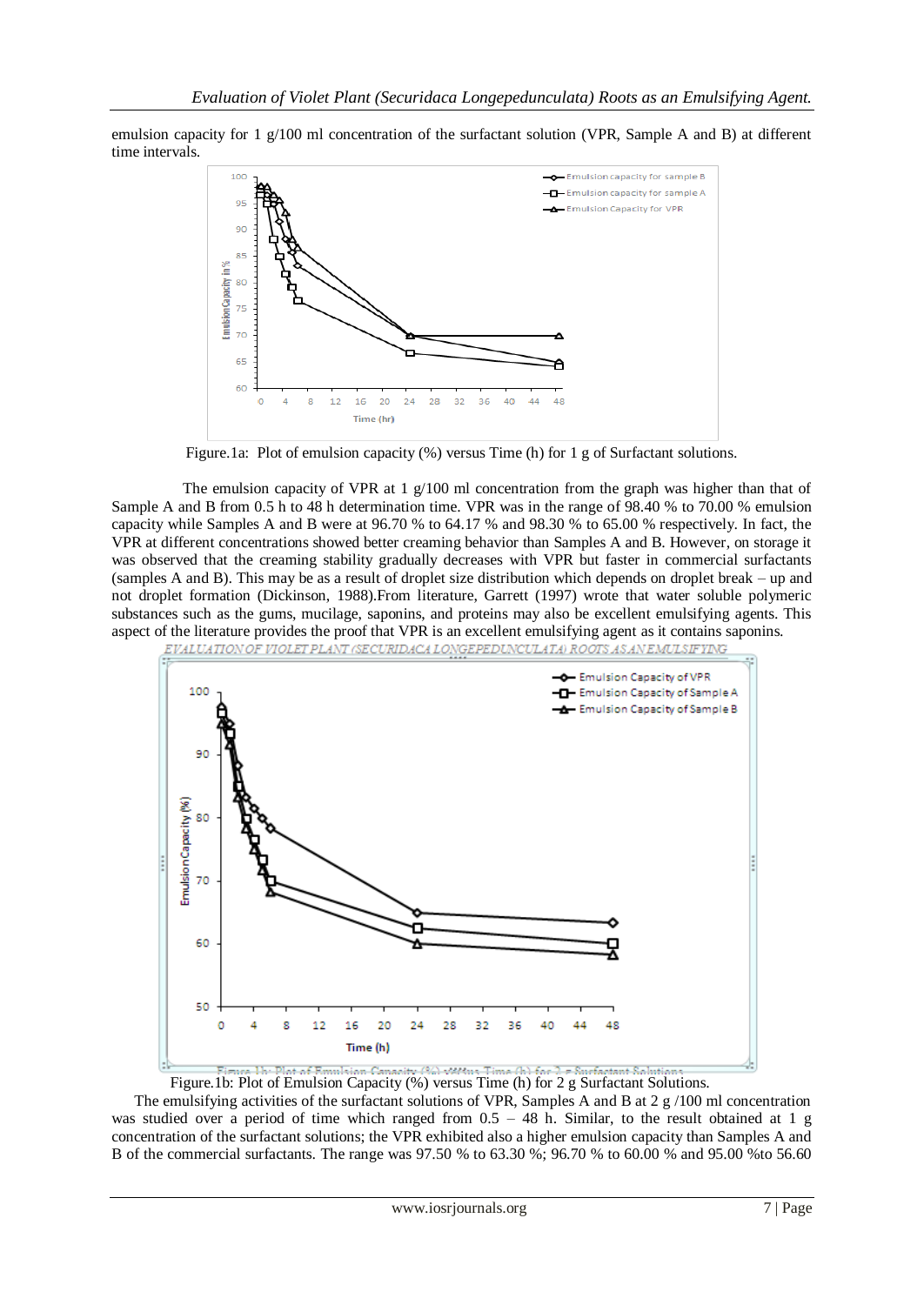% for VPR Samples A and B respectively for the time range of 0.5 h to 48 h. The pictorial representation is as shown in figure 1b.



 At 4 g /100 ml concentration of the surfactant solutions the result obtained shows that VPR exhibited higher emulsion capacity which may indicate better emulsifying material than the others with a result ranging from 93.30 % to 61.60 % between 0.5 to 48 h. At the same time range, Sample A and B has emulsion capacity of 91.60 % to 48.30 % and 95.00 % to 50.00 % respectively.



Figure.1d: Plot of Emulsion Capacity (%) versus Time (h) for 6 g Surfactant Solutions.

 Similarly, the plot of emulsion capacity with time for 6 g surfactant solutions shows that VPR at higher concentration can exhibit good emulsifying property. The study at 6 g surfactant solution shows that VPR has a range of 95.8 to 66.7 % emulsion capacity as compared to 98.3 to 63.3 % and 85.8 to 62.5 % emulsion capacity of Samples A and B respectively. A good emulsifying agent therefore must be surface active, that is, it must have the capacity to lower the surface tension at the oil – water interface, both substantially and rapidly when present at the concentrations typically used during emulsification. Dickson (2003) indicated that the lower the interfacial tension the greater the extent to which droplets can be broken up during intense shearing or turbulent flow.

 The stability achieved at different concentrations of the surfactant solutions was as a result of VPR, Sample A and B that acts as emulsifying agent. Mill (1997) writes that to achieve stability in emulsion a third component an emulsifying agent must be present. The work of surfactants as emulsifier are characterized by the fact that they possess both a hydrophilic and a hydrophobic moiety and as a result of this structure they do orient themselves at oil – water or gas – water interface thereby reducing surface energy (Adebayo,2001). The graphs of studies carried out on Emulsion formation/capacity at different concentrations (i.e. figures 1a-d) may be used